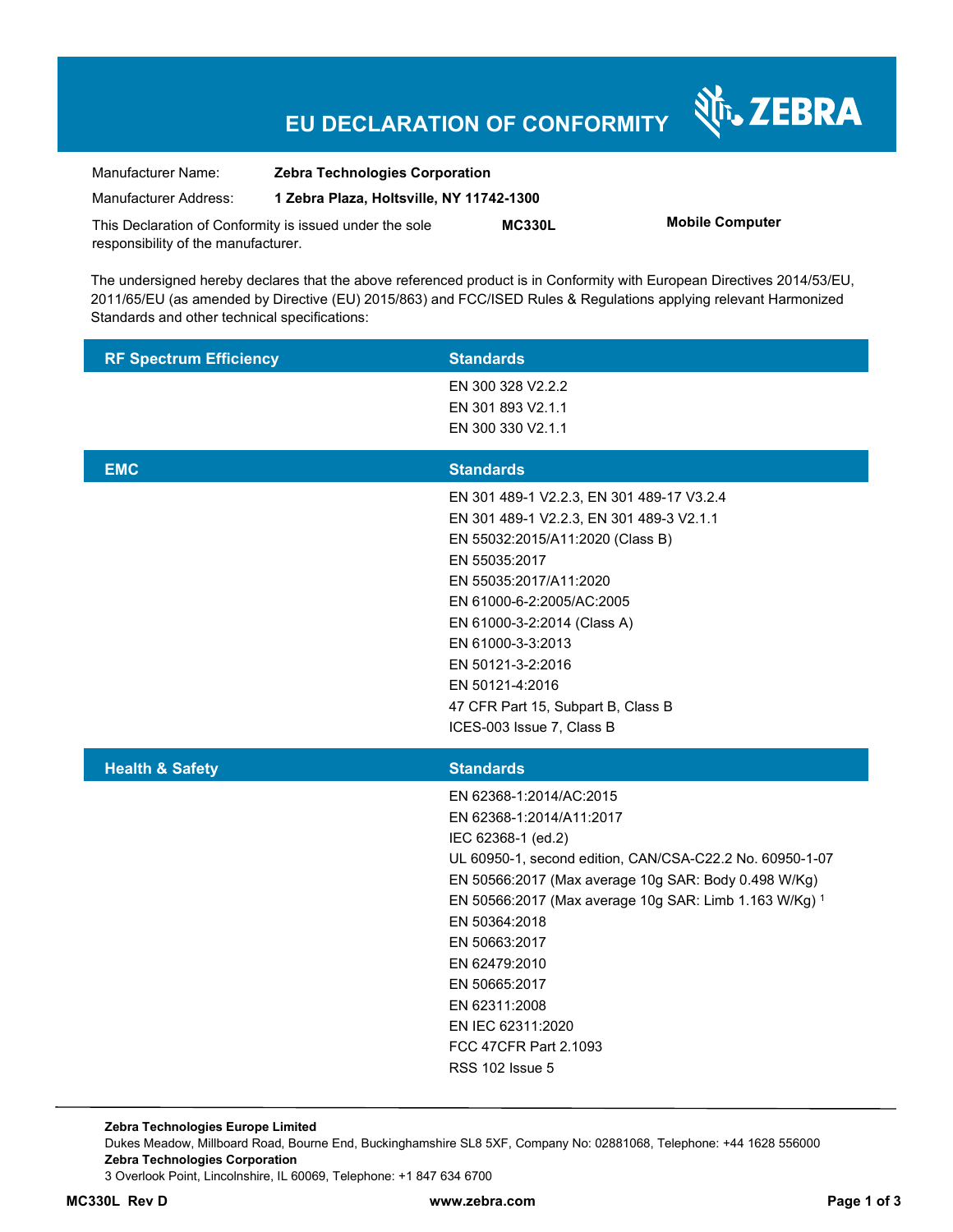21CFR1040.10 IEC 60825-1:2014 (Ed.3.0); EN 60825-1:2014 (Laser) IEC 62471:2006 (Ed.1.0); EN 62471:2008 (LED)

र्शे<sub>ं</sub> ZEBRA

| <b>Environmental</b>                       | <b>Standards</b>                   |
|--------------------------------------------|------------------------------------|
| Restriction of Hazardous Substances (RoHS) | EN 50581:2012<br>EN IEC 63000:2018 |

With regard to Directive 2014/53/EU, the conformity assessment procedure referred to in Article 17.2(b) and detailed in Annex III has been followed with the involvement of the following Notified Body for Articles 3.1a, 3.1b and 3.2: **CTC advanced GmbH**, Untertürkheimer Str. 6 – 10 66117 Saarbrücken, Germany

EC-Type Examination Certificate number: T818629L-01-TEC

US company representative for FCC Supplier's Declaration of Conformity (47 CFR Part 2.1071 to 2.1077) is Larry Zhou and can be reached at larry.zhou@zebra.com.

### **Signed on behalf of Zebra Technologies Corporation**

Marco Belli Place: Bourne End

*(Signature of authorized person)* Date of Affixing the CE Mark: 26 December 2019 Sr. Manager, Regulatory Date: 13 October 2021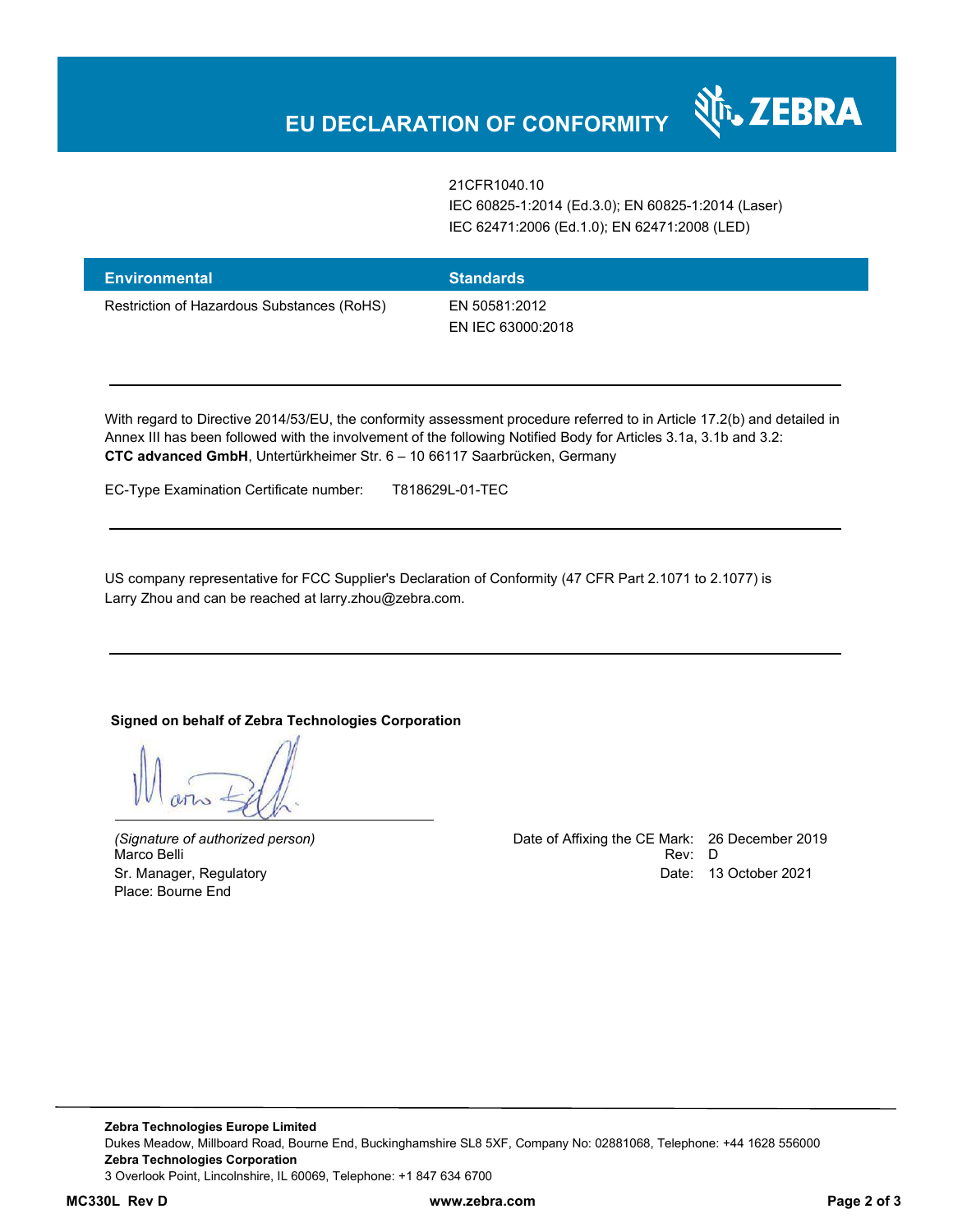N<sub>T</sub>, ZEBRA

### **Appendix A**

#### **EU Operating frequencies and maximum power levels**

| <b>Technology</b> | <b>Operating Frequencies/Bands</b> | <b>Maximum Transmit power level</b> |
|-------------------|------------------------------------|-------------------------------------|
| WLAN              | 2400 MHz - 2483.5 MHz              | 20dBm                               |
|                   | 5150 MHz - 5250 MHz                | 23dBm                               |
|                   | 5250 MHz - 5350 MHz                | 23dBm                               |
|                   | 5470 MHz - 5725 MHz                | 23dBm                               |
| <b>Bluetooth</b>  | 2400 MHz - 2483.5 MHz              | 10dBm                               |
| RFID (NFC)        | 13.553 MHz - 13.567MHz             | 42 dBuA/m @10m                      |

#### **1 SAR values**

In accordance with JORF (Journal Officiel de la République Française) n° 0267 of November 17, 2019, text No.16, this device has been tested and found to comply with the applicable limits for exposure of radio frequency energy (RF) to workers. The exposure limit value (ELV) for workers is 20 W / kg for the limbs.

# *B*/**Restrictions:**

The use of 5GHz RLAN throughout the EEA has the following restriction:

5.15 - 5.35 GHz is restricted to indoor use only.

#### **Accessories:**

| <b>Description</b>                                | Model             |
|---------------------------------------------------|-------------------|
| Fabric Holster for Gun Config.                    | SG-MC3021212-01R  |
| Fabric Holster for Rotate and<br>Straight Config. | 11-69293-01R      |
| Plastic Holster for All Config.                   | SG-MC33-RDHLST-01 |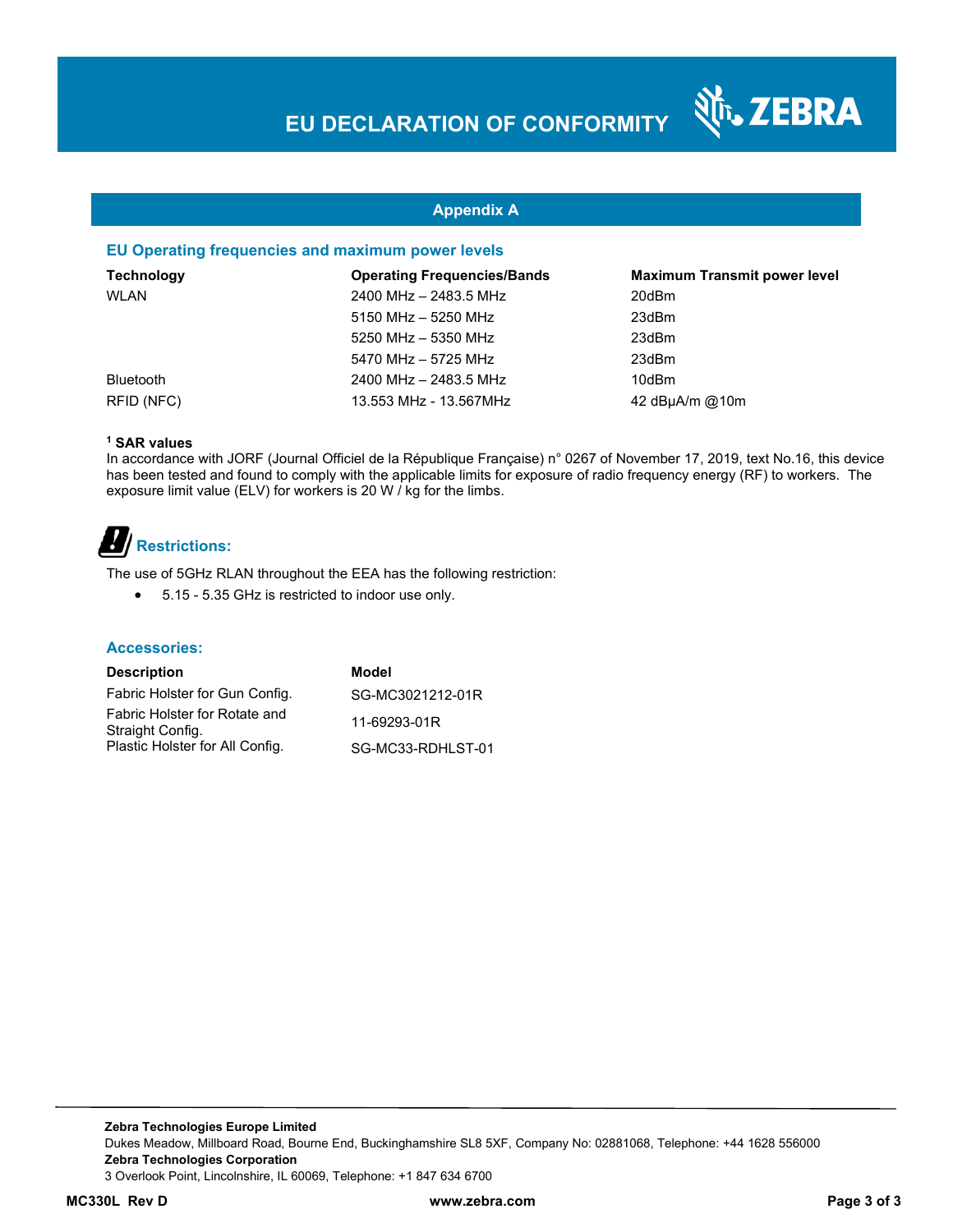## **DECLARATION OF CONFORMITY**



### **Appendix B**

### **Regulatory Markings MC330L**

| $\mathsf{R}^{\mathsf{I}}$ C-24873                                                                                             | <b>ANATEL</b><br>14217-20-08726                                                                                                                                                                                             |                                                                                                                                                                                                                                                    |
|-------------------------------------------------------------------------------------------------------------------------------|-----------------------------------------------------------------------------------------------------------------------------------------------------------------------------------------------------------------------------|----------------------------------------------------------------------------------------------------------------------------------------------------------------------------------------------------------------------------------------------------|
| Argentina                                                                                                                     | <b>Brazil</b>                                                                                                                                                                                                               | <b>Belarus</b>                                                                                                                                                                                                                                     |
| Fertified for use in Hong Kong<br>經驗證可在香港使用<br>Certificate No. 證書號碼<br>HK0012002174<br>通訊事務管理局<br>COMMUNICATIONS<br>AUTHORITY | Approval numbers must be listed<br>NO. 65850/SDPPI/2020<br><b>PLG. ID 3788</b><br>NO. 68102/SDPPI/2020<br><b>PLG. ID 3788</b><br>NO. 66305/SDPPI/2020<br><b>PLG. ID 4733</b><br>NO. 68039/SDPPI/2020<br><b>PLG. ID 4773</b> | מספר אישור אלחוטי של משרד התקשורת 71790-51<br>אסור להחליף את האנטנה המקורית של המכשיר ולא<br>לעשות בו כל שינוי טכני אחר<br>מספר אישור אלחוטי של משרד התקשורת 71799-51<br>אסור להחליף את האנטנה המקורית של המכשיר ולא<br>לעשות בו כל שינוי טכני אחר |
| <b>Hong Kong</b>                                                                                                              | <b>Indonesia</b>                                                                                                                                                                                                            | <b>Israel</b>                                                                                                                                                                                                                                      |
| This product has been<br><b>Type Approved by Jamaica</b><br>SMA-MC330L                                                        | MCN<br>RBAE/23A/0220/S(20-0631)                                                                                                                                                                                             | NOI<br><b>IFETEL: RCPZEMC20-0942</b>                                                                                                                                                                                                               |
| <b>Jamaica</b>                                                                                                                | <b>Malaysia</b>                                                                                                                                                                                                             | <b>Mexico</b>                                                                                                                                                                                                                                      |
| <b>AGREE PAR L'ANRT MAROC</b><br>Numéro d'agrément: MR 21812<br><b>ANRT 2019</b><br>Date d'agrément: 24/12/2019               | Telecomm<br><b>Type Approval Number:</b><br>ESD-2021672C                                                                                                                                                                    | И005 19                                                                                                                                                                                                                                            |
| <b>Morocco</b>                                                                                                                | <b>Philippines</b>                                                                                                                                                                                                          | Serbia                                                                                                                                                                                                                                             |
| Complies with<br><b>IMDA Standards</b><br>DA103846                                                                            | ۰s ۸<br>I C<br>TA-2019/2363                                                                                                                                                                                                 | <b>TRA</b><br><b>REGISTERED No:</b><br>ER77498/19<br><b>DEALER No.</b><br>DA36630/14                                                                                                                                                               |
| <b>Singapore</b>                                                                                                              | <b>South Africa</b>                                                                                                                                                                                                         | <b>UAE</b>                                                                                                                                                                                                                                         |

**Zebra Technologies Europe Limited**

Dukes Meadow, Millboard Road, Bourne End, Buckinghamshire SL8 5XF, Company No: 02881068, Telephone: +44 1628 556000 **Zebra Technologies Corporation** 

3 Overlook Point, Lincolnshire, IL 60069, Telephone: +1 847 634 6700